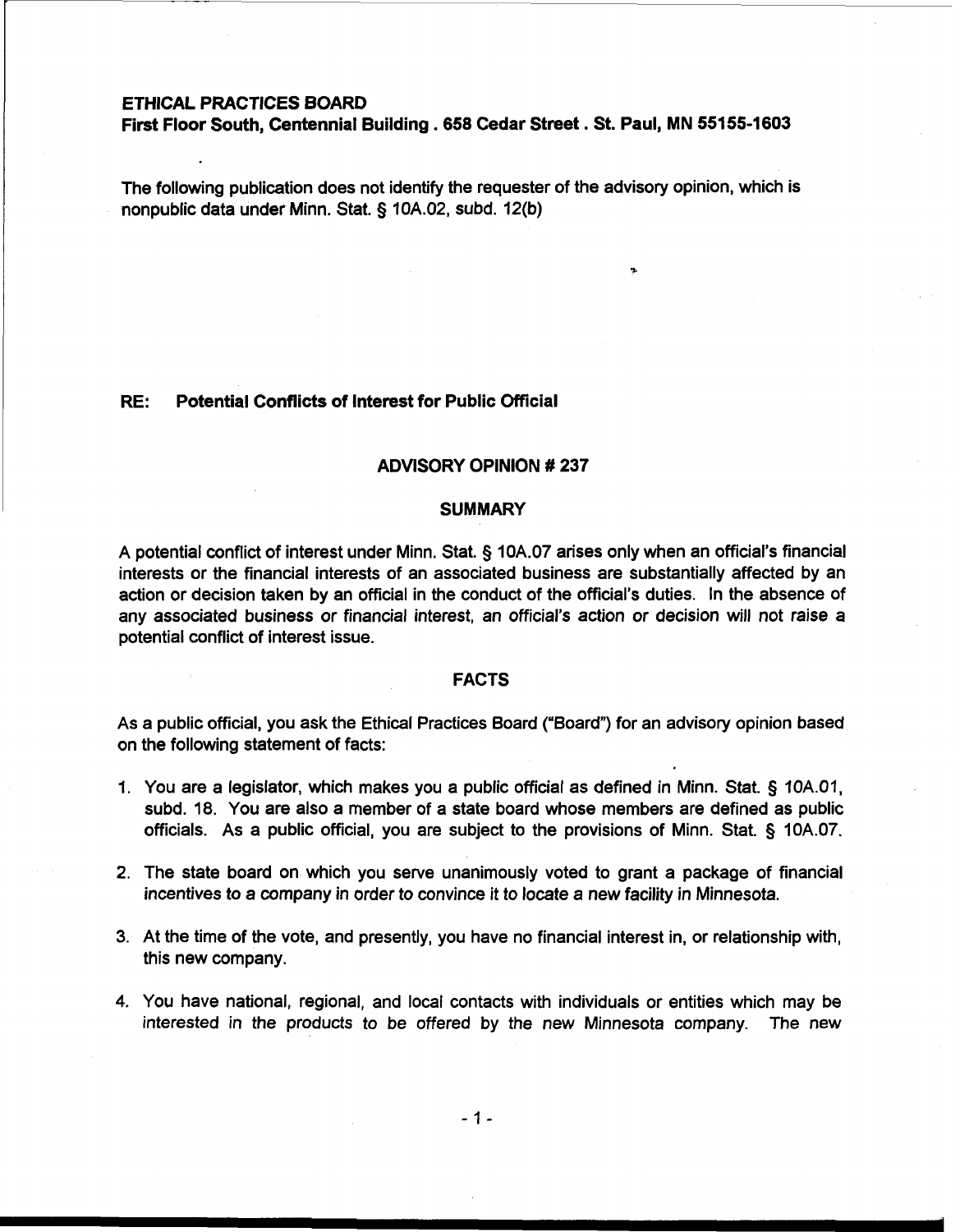company has expressed interest in retaining you on a compensated basis to assist it in making national, regional, and local business contacts.

- 5. Because state funds are included in the financial incentive package awarded to the new company, there is a possibility that compensation you would receive from the company might be viewed as coming from those state funds.
- 6. You are concerned that a compensated contractual or employment relationship with the company may raise conflict of interest issues.

## **ISSUE**

Would a compensated contract or employment relationship with the company described in the facts give rise to conflict of interest issues under Minnesota Statutes Chapter IOA?

## **OPINION**

No, entry into the contract or employment relationship you describe, in itself, would not give rise to conflict of interest issues under Minnesota Statutes Chapter 10A. However, your proposed association with the company could create future potential conflicts of interest.

Minn. Stat. § 10A.07 is the only provision of Minnesota Statutes Chapter 10A which deals with conflicts of interest. Under its limited provisions, conflicts of interest arise only in the context of an official being called upon to take an action or make a decision. A potential conflict of interest exists if the action to be taken or the decision to be made would substantially affect the official's financial interests or those of an associated business, unless the effect on the official is no greater than the effect on others in the same business classification, profession, or occupation.

Your action in awarding the financial incentive package to the company was taken at a time when you had no financial relationship with the company (it was not an associated business of yours as defined in Minn. Stat. § 10A.01, subd. 4 and you had no financial interest in it as defined in Minn. Rules 4515.0100, subp. 5); therefore, no potential conflict of interest existed.

Likewise, under Minn. Stat. § 10A.07, a potential conflict of interest would not arise as a result of your acceptance of a compensated relationship with the company. Your acceptance of a relationship with the company does not constitute an official action or decision on your part. Additionally, until after you accept a compensated relationship with the company, it will not be an associated business of yours. Thus, the two elements necessary to create a potential conflict of interest under Minn. Stat. § 10A.07 are missing. This is true regardless of whether or not state funds previously granted to the company would be used to pay your compensation.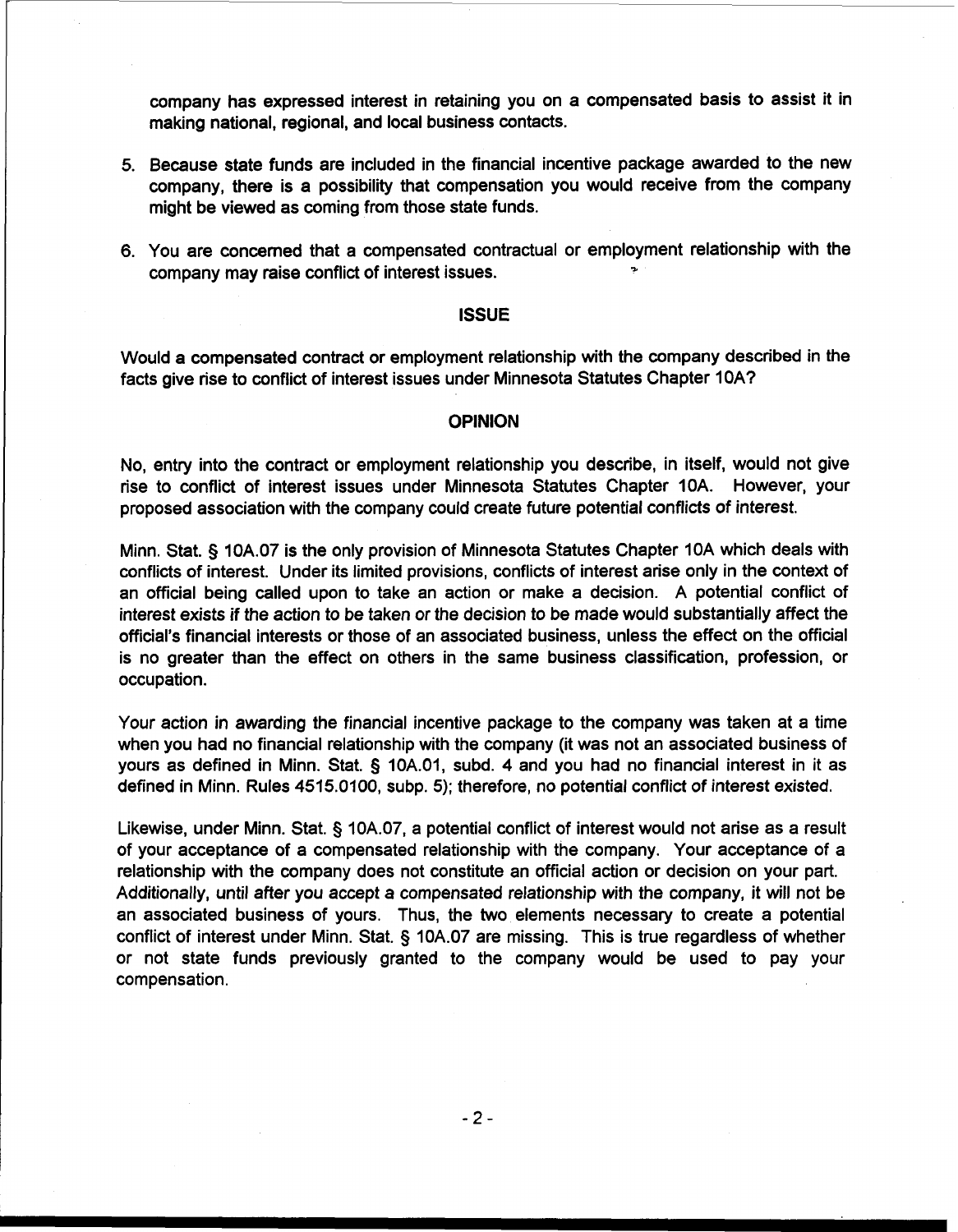If you accept compensation of more than \$50 in a month from the company, it will then be an associated business of yours. In that event, if you are called upon in the future to take action or make a decision on matters peculiar to the company, as opposed to general regulatory matters applicable to all companies, a potential conflict of interest could arise. This situation could occur in your capacity as a legislator or as a member of the state board on which you serve.

If a potential conflict of interest arises, you must prepare a written statement describing the matter requiring action or decision and the nature of the potential conflict.

If the potential conflict arises as the result of a legislative action or decision you are called upon to make, you must deliver this statement to the President of the Senate. If insufficient time is available to provide the written notice, the same information must be communicated orally. At your request, the senate may excuse you from taking part in the action or decision in question.

If the potential conflict of interest arises as the result of an action or decision you are called upon to make in your capacity as a board member, you must prepare the statement described above. While Minn. Stat. 5 10A.07 does not specify to whom a board member must deliver the statement, it is the Board's opinion that to make the statement meaningful, you should deliver it to the chair of the board on which you serve.

As a board member, you must abstain, if possible, from making a decision or taking action which creates a potential conflict of interest. You abstain by assigning the matter to a subordinate, if possible, or by requesting the appointing authority to designate another to determine the matter. In either case, you would not chair a meeting, participate in a vote, or offer any motion or discussion on the matter giving rise to the potential conflict of interest. Minn. Rules part 4515.0500.

If you are not permitted or are othewise unable to abstain from action in connection with the matter, you must file a statement describing the potential conflict and the action taken. This statement must be filed with the Board within one week of taking the action.

This opinion is specifically limited to interpretation of Minn. Stat. § 10A.07 as it relates to conflict of interest issues you raise. While your request expresses concerns beyond the scope of Minnesota Statutes Chapter IOA, the Board expresses no opinion on questions of public perception relating to perceived conflicts of interest; legislative rules or customs which may have application; or the application of statutes other than those which make up Minnesota Statutes Chapter 10A.

 $\overline{\phantom{0}}$  $I$ ssued: <u> $S - 3/ - 76$  /  $I$  Carolyn-*D*</u><br>Carolyn-*D*. Rodriguez, Chair

Ethical Practices Board

 $-3-$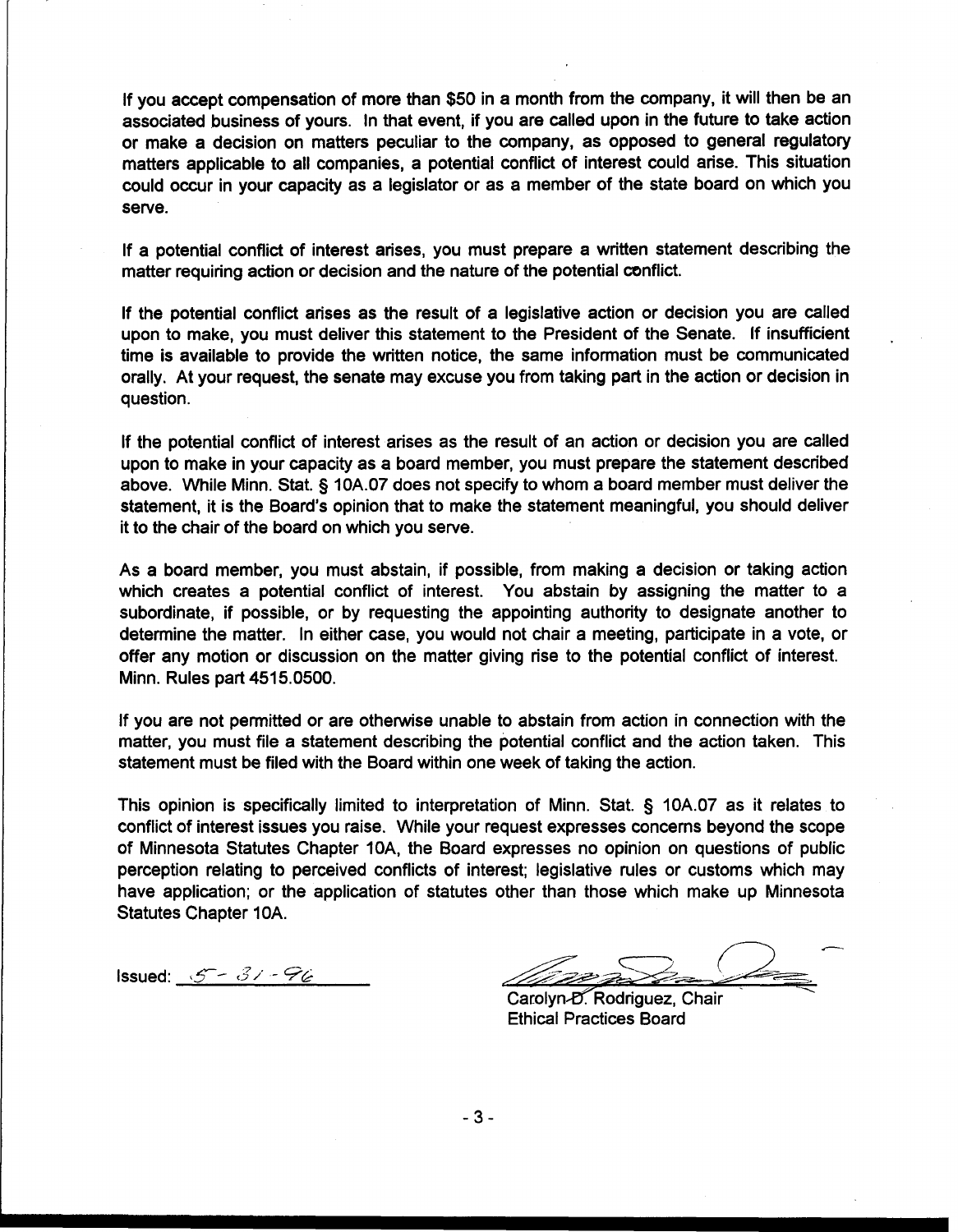## **CITED AUTHORITIES**

# **MINNESOTA STATUTES**

**10A.01 DEFINITIONS.** 

Subdivision 1. For the purposes of sections 10A.O1 to 10A.34, the terms defined in this section have the meanings given them unless the context clearly indicates otherwise.

Subd. 4. "Associated business" means any association in connection with which the individual is compensated in excess of \$50 except for actual and reasonable expenses in any month as a director, officer, owner, member, partner, employer or employee, or is a holder of securities worth \$2,500 or more at fair market value.

 $2.1212$ 

#### **1 OA.07 CONFLICTS OF INTEREST.**

Subdivision 1. **Disclosure** of **potential conflicts.** A public official or a local official elected to or appointed by a metropolitan governmental unit who in the discharge of official duties would be required to take an action or make a decision that would substantially affect the official's financial interests or those of an associated business, unless the effect on the official is no greater than on other members of the official's business classification, profession, or occupation, shall take the following actions:

(1) prepare a written statement describing the matter requiring action or decision and the nature of the potential conflict of interest;

(2) deliver copies of the statement to the official's immediate superior, if any; and

(3) if a member of the legislature or of the governing body of a metropolitan governmental unit, deliver a copy of the statement to the presiding officer of the body of service.

If a potential conflict of interest presents itself and there is insufficient time to comply with clauses (1) to (3), the public or local official shall orally inform the superior or the official body of service or committee of the body of the potential conflict.

Subd. 2. If the official is not a member of the legislature or of the governing body of a metropolitan governmental unit, the superior shall assign the matter, if possible, to another employee who does not have a potential conflict of interest. If there is no immediate superior, the official shall abstain, if possible, in a manner prescribed by the board from influence over the action or decision in question. If the official is a member of the legislature, the house of service may, at the member's request, excuse the member from taking part in the action or decision in question. If the official is not permitted or is otherwise unable to abstain from action in connection with the matter, the official shall file a statement describing the potential conflict and the action taken. A public official shall file the statement with the board and a local official shall file the statement with the governing body of the official's political subdivision. The statement must be filed within a week of the action taken.